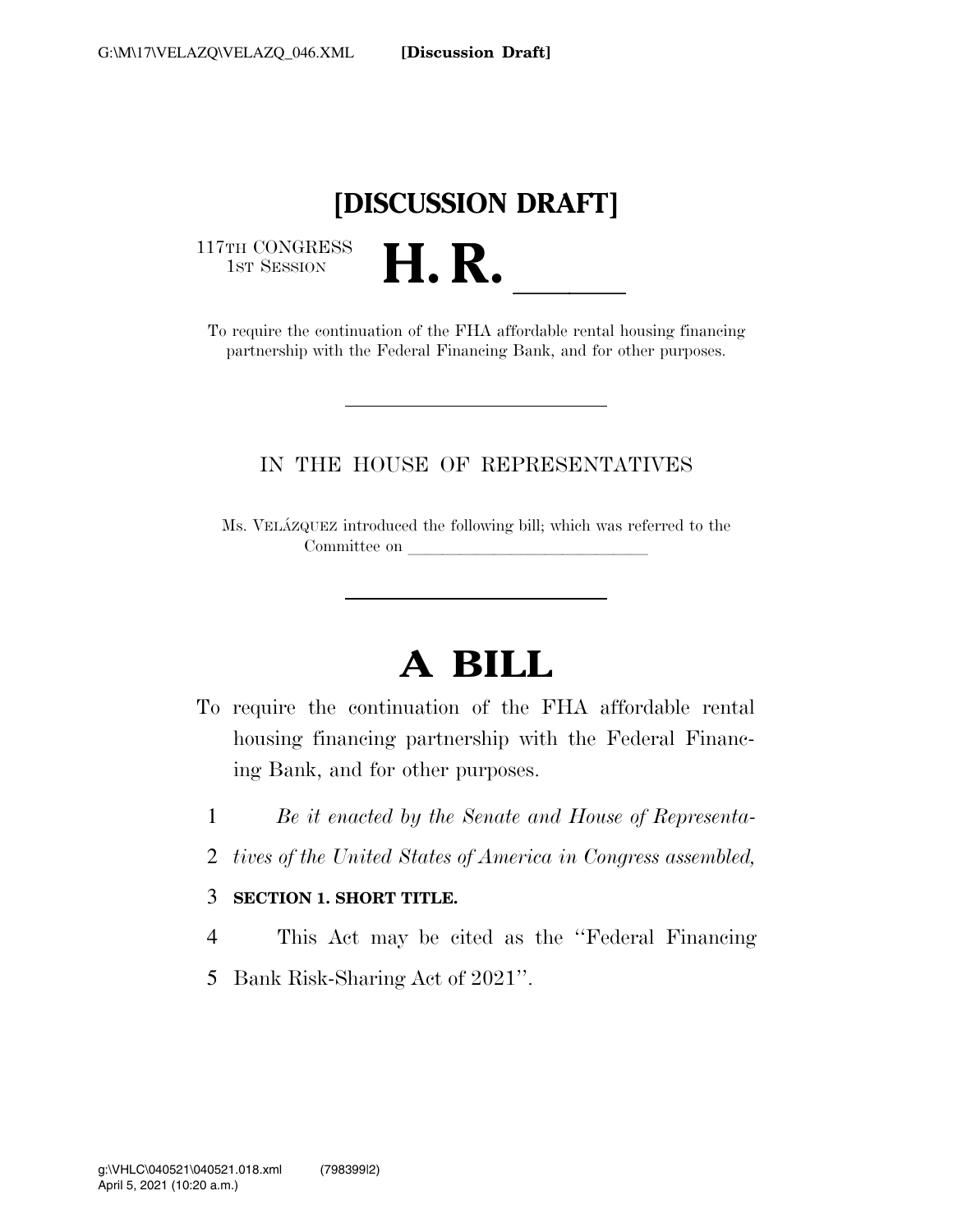$\mathfrak{D}$ 

### **SEC. 2. CONTINUATION OF FHA-FFB AFFORDABLE RENTAL**

#### **HOUSING FINANCING PARTNERSHIP.**

 (a) REQUIREMENT.—The Secretary of Housing and Urban Development and the Secretary of the Treasury shall continue to carry out the FHA affordable rental housing financing partnership with the Federal Financing Bank, under which such Bank provides financing for loans insured under the FHA Multifamily Risk-Sharing Pro- gram under section 542 of the Housing and Community Development Act of 1992 (12 U.S.C. 1715z–22), and may enter into such new commitments under such program during each fiscal year, subject to the overall limitations provided in this Act on new commitments to guarantee loans insured under the General and Special Risk Insur- ance Funds, as authorized by sections 238 and 519 of the National Housing Act (12 U.S.C. 1715z–3 and 1735c). (b) RURAL POPULATIONS.—In complying with sub- section (a), the Secretary of Housing and Urban Develop- ment shall make any changes to the Risk-Sharing Pro- gram that the Secretary determines are necessary or ap-propriate to enhance the scope and effectiveness of the

Program for rural populations.

 (c) COMMUNITY DEVELOPMENT FINANCIAL INSTITU- TIONS.—Pursuant to section 542(b) of Housing and Com- munity Development Act of 1992 (12 U.S.C. 1715z–22), the Secretary of Housing and Urban Development shall